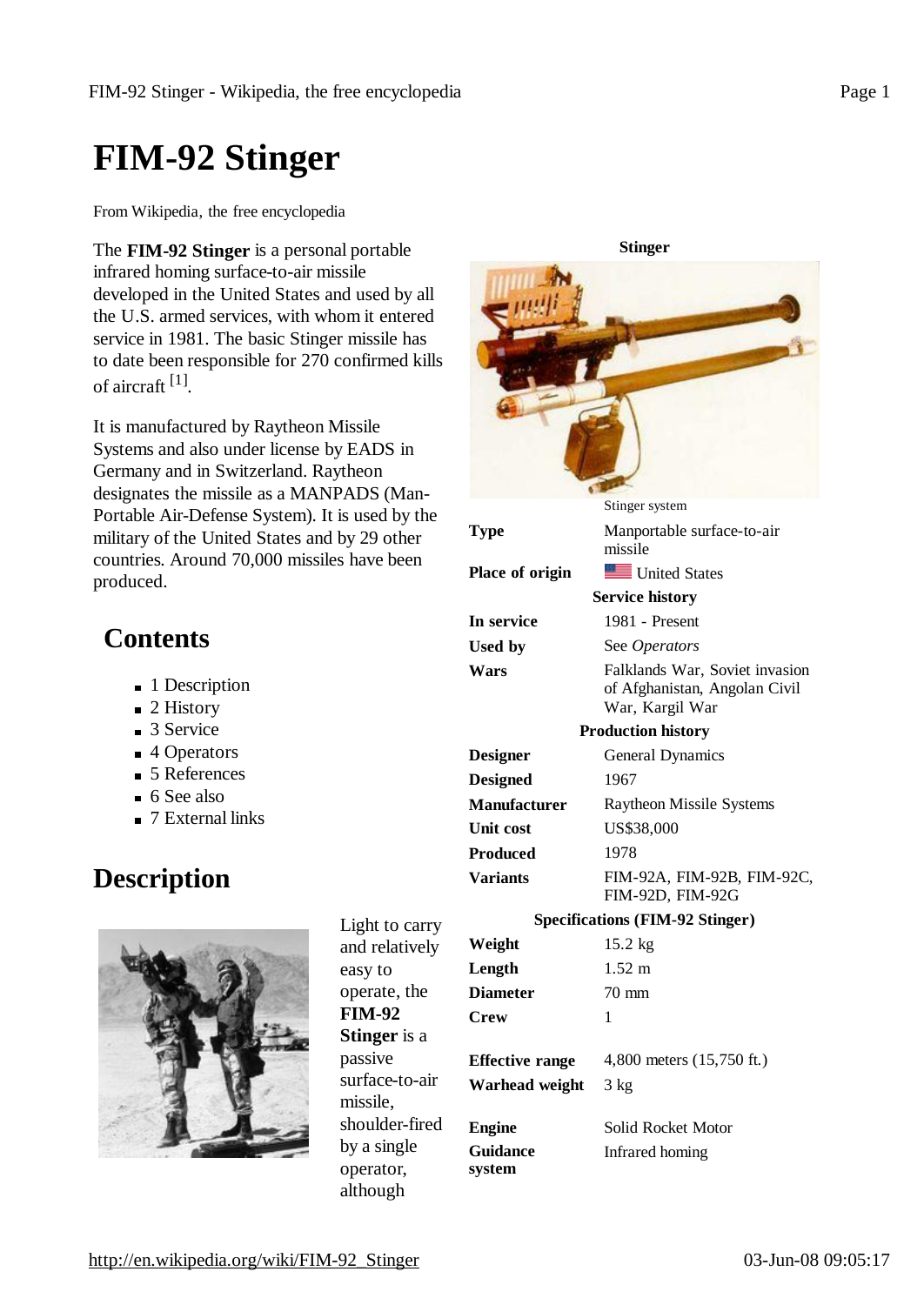Two soldiers preparing to fire a shoulder-mounted Stinger missile launcher

officially it requires two. The FIM-92B can attack aircraft at a range of up to 15,700 feet (4800 m) and at altitudes between 600 and 12,500 feet (180 and 3800 m). The missile can also be fired from the M-1097 Avenger vehicle and the M6 Linebacker, an air

defense variant of the M2 Bradley IFV. The missile is also capable of being deployed from HMMWV Stinger rack, and can be used by airborne paratroopers. A helicopter launched version exists called the ATAS or Air-to-Air Stinger.

The missile is 1.52 m long and 70 mm in diameter with 10 cm fins. The missile itself weighs 10.1 kg, while the missile with launcher weighs approximately 15.2 kg (33.5 pounds). The Stinger is launched by a small ejection motor that pushes it a safe distance from the operator before engaging the main solid-fuel two-stage motor which accelerates it to a maximum speed of Mach 2.2 (750 m/s). The warhead is a 3 kg penetrating hit-to-kill warhead type with an impact fuse and a selfdestruct timer.

In order to fire the missile, a BCU (Battery Coolant Unit) must be inserted into the handguard. This shoots a stream of argon gas into the system, as well as a chemical energy charge that enables the acquisition indicators, and missile to get power. The batteries are somewhat sensitive to abuse, and only hold so much gas in them. Over time, and without proper maintenance, they are known to become unserviceable. The IFF antenna receives its power from a rechargeable battery. Guidance to the target is initially through proportional navigation and is then switched to another mode that directs the missile towards the target airframe instead of its exhaust plume.

There are three main variants in use; the Stinger basic, STINGER-Passive Optical Seeker Technique (POST), and STINGER-Reprogrammable Microprocessor (RMP).

The Stinger-RMP is so-called because of its ability to load a new set of software via a ROM inserted in the gripstock at the depot. If this download to the missile fails during power-up, basic functionality runs off the on-board ROM. The four-processor RMP has 4K of RAM for each processor; since the downloaded code runs from RAM, there isn't much space to spare, particularly for the processors dedicated to seeker input processing and target analysis. The RMP has a dualdetector seeker: IR and UV. This allows it to distinguish targets from countermeasures much better than the Redeye, which was IR-only.

# **History**



National Guard soldiers training with a Stinger Missile

Initial work on the missile was begun by General Dynamics in 1967 as the *Redeye II*. It was accepted for further development by the U.S. Army in 1971 and designated FIM-92; the *Stinger* appellation was chosen in 1972. Because of technical difficulties that dogged testing, the first shoulder launch was not until mid-1975. Production of the FIM-92A began in 1978 to replace the FIM-43 Redeye. An improved *Stinger* with a new seeker, the FIM-92B, was produced from 1983 alongside the FIM-92A. Production of both the A and B types ended in 1987 with around 16,000 missiles produced.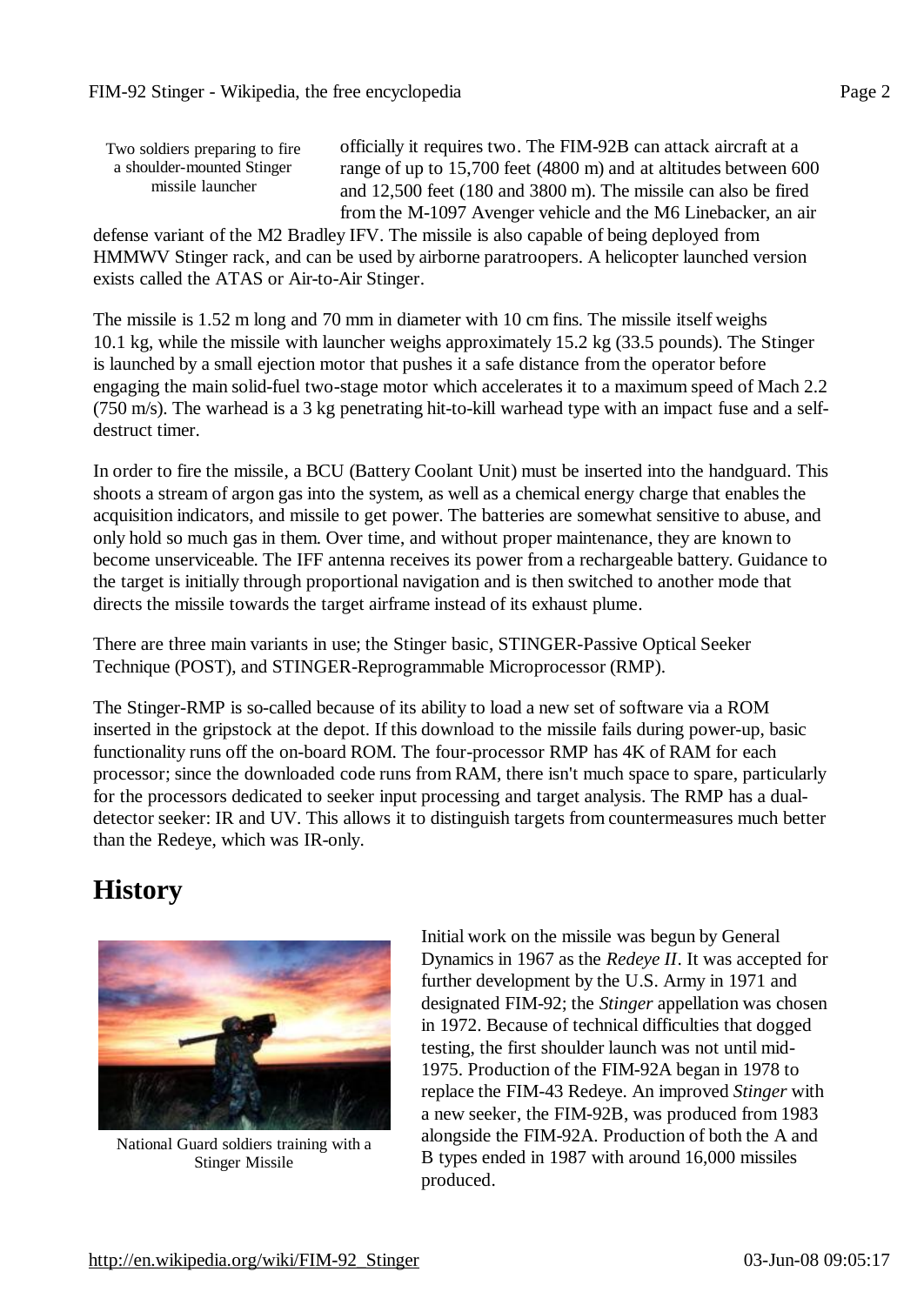The replacement FIM-92C had been developed from 1984 and production began in 1987. The first examples were delivered to front-line units in 1989. C-type missiles were fitted with a reprogrammable electronics system to allow for upgrades. The missiles which received a countermeasures upgrade were designated D and later upgrades to the D were designated G.

The FIM-92E or Block I was developed from 1992 and delivered from 1995 (certain sources state that the FIM-92D is also part of the Block I development). The main changes were again in the sensor and the software, improving the missile's performance against smaller and low-signature targets. A software upgrade in 2001 was designated F. Block II development began in 1996 using a new focal plane array sensor to improve the missile's effectiveness in "high clutter" environments and increase the engagement range to about 25,000 feet (7,600 m). Production was scheduled for 2004, but *Jane's* reports that this may be on hold.

Since 1984 the Stinger has been issued to many US Navy warships for point defense, particularly in Middle Eastern waters. In fact, until it was decommissioned in September of 1993, the U.S. Navy actually had at least one dedicated Stinger Gunnery Detachment attached to Beachmaster Unit Two in Little Creek Virginia. The sailors of this detachment would deploy to various Carrier Battlegroups in teams of 2 to 4 sailors per ship as requested by Battle Group Commanders.

# **Service**

The Stinger's combat debut occurred on 21 May 1982, during the Falklands War fought between Britain and Argentina. Soldiers of the British special forces had been clandestinely equipped with six missiles, although they had received very little instruction in their use. The sole SAS trooper who had received training on the system, and was due to train other troops, was killed in a helicopter crash on the 19 May.<sup>[2]</sup> The very first Stinger fired in anger shot down an Argentine Pucará ground attack aircraft.<sup>[3]</sup> However, subsequent shots were ineffective due to British troops' unfamiliarity with the weapon's recharging procedure. The main MANPAD used by both sides during the Falklands War was the Blowpipe missile.

The CIA supplied nearly 500 Stingers (some sources claim 1500-2000) to the Mujahideen guerrillas fighting Soviet forces in Afghanistan during Operation Cyclone, the Soviet war in Afghanistan in the 1980s, where they were used quite successfully. After the 1989 Soviet withdrawal the U.S. government collected most of the Stingers it had delivered, but some of them found their way into Iran.[1] [\(http://www.nisat.org/weapons%20pages%20linked/US/stinger\\_missile\\_system.htm\)](http://www.nisat.org/weapons%20pages%20linked/US/stinger_missile_system.htm)Also) Also, as part of its effort to overthrow Angola's government, the Reagan administration provided Stingers to UNITA anti-government fighters in the late 1980s. In both cases, efforts to recover missiles after the end of hostilities proved incomplete. There has been speculation that the reason the Stinger has not been used in further attacks is because the batteries that are needed for the launcher to function have expired. However, Stinger missiles were used by the Pakistani Army in the Kargil War and shot down an Indian Air Force Mi-8 Helicopter and a MiG-21 aircraft, as well as damaging a Canberra reconnaissance aircraft. Pakistan now operates an improved local version of the Stinger missile and has begun phasing out its inventory of the original American made models.

After Soviet withdrawal from Afghanistan, the United States attempted to buy back the Stinger missiles, with a 55 million dollar program to buy back around 300 missiles (USD 183,300 each)<sup>[4]</sup>.

The U.S. inventory contains 13,400 missiles. The total cost of the program is \$7,281,000,000.[5]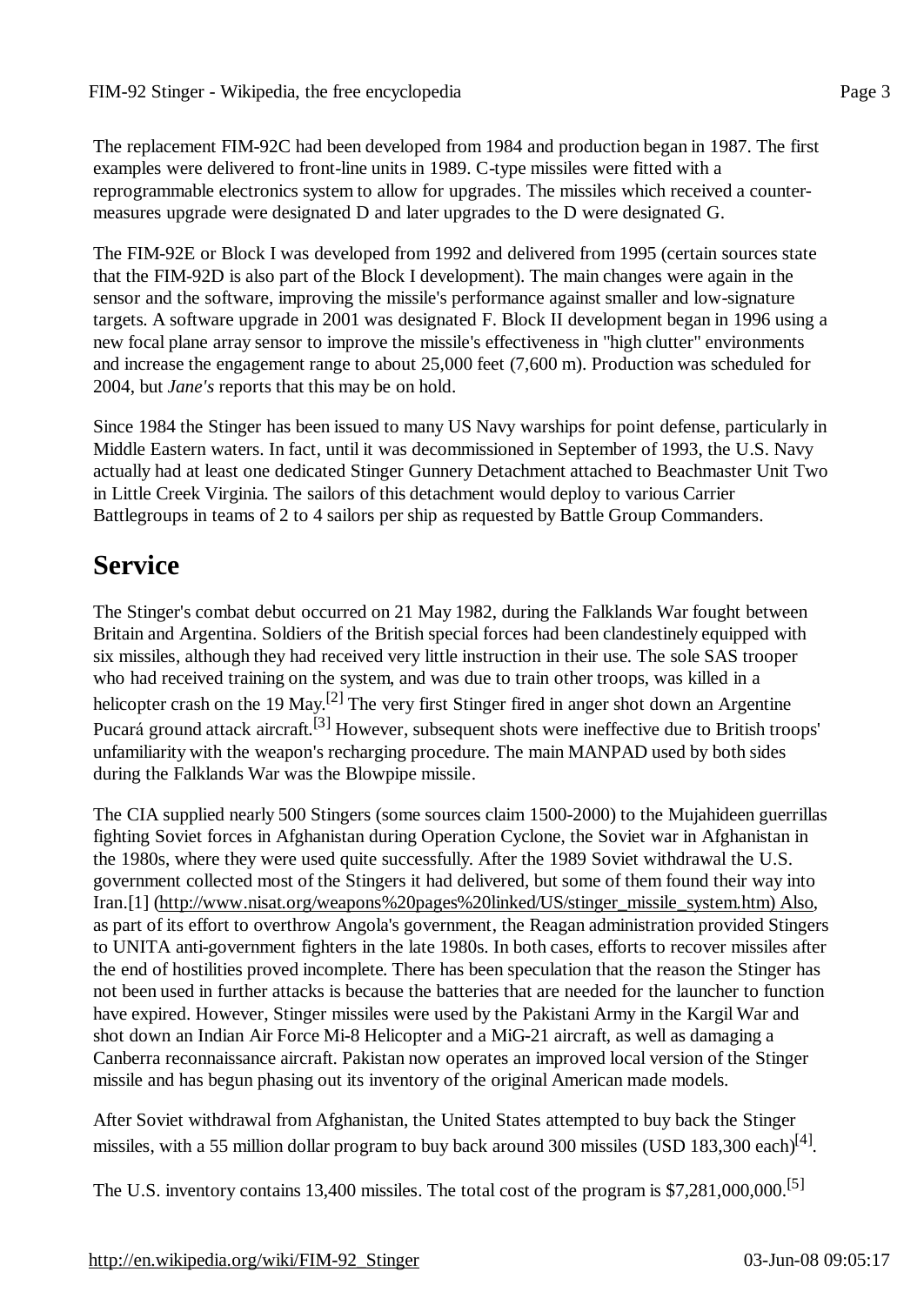#### **Operators**

- **Bosnia and Herzegovina**
- $\blacksquare$  Chile
- $\blacksquare$  Denmark
- $\equiv$  Egypt
- Germany Uses EADS-made Stingers
- $\blacksquare$  Greece
- $\frac{1}{\sqrt{2}}$  Israel
- $\blacksquare$ Italy
- $\frac{1}{\sqrt{1-\frac{1}{2}}}\text{Iraq}$
- **Japan Former user, now using Type 91**
- $\bullet$  South Korea Former user, now using KP-SAM and Mistral
- $\blacksquare$  Latvia
- Lithuania
- **Myanmar**
- Netherlands
- $\blacksquare$  Norway
- $\begin{array}{c} \begin{array}{\begin{array}{\text{c}} \end{array} \end{array}$
- **Portugal**
- Republic of China (Taiwan): Republic of China Marine Corps
- Slovenia
- $\blacksquare$  Spain
- Switzerland Uses license-made Stingers
- $\blacksquare$  Turkey
- **UNITA**
- **EXAMEN** United Kingdom
- **United States**

#### **References**

- Jane's Land-Based Air Defence 2005-2006, ISBN 0-7106-2697-5
- 1. **^** (2005) *Jane's Land-Based Air Defence 2005-2006*.
- 2. **^** One of their aircraft is missing Britain's Small Wars [\(http://www.britains-smallwars.com/Falklands/](http://www.britains-smallwars.com/Falklands/) argentine-aircraftlosses.html)
- 3. **^** San Carlos Air Battles Falklands War 1982 ([http://www.naval-history.net/F44airbattles.htm\)](http://www.naval-history.net/F44airbattles.htm))
- 4. **^** Weiner, Tim. "U.S. Increases Fund To Outbid Terrorists For Afghan Missiles (http:// query.nytimes.com/gst/ fullpage.html?res=9F0CEFDD163CF937A15754C0A965958260&scp=1&sq=+U.S.+increases+fund+to+ ", *The New York Times*, 24 July 1993. Retrieved on 2008-01-12.
- 5. **^** FIM-92A Stinger Weapons System Federation of American Scientists ([http://www.fas.org/man/dod-](http://www.fas.org/man/dod)101/sys/land/stinger.htm)

#### **See also**